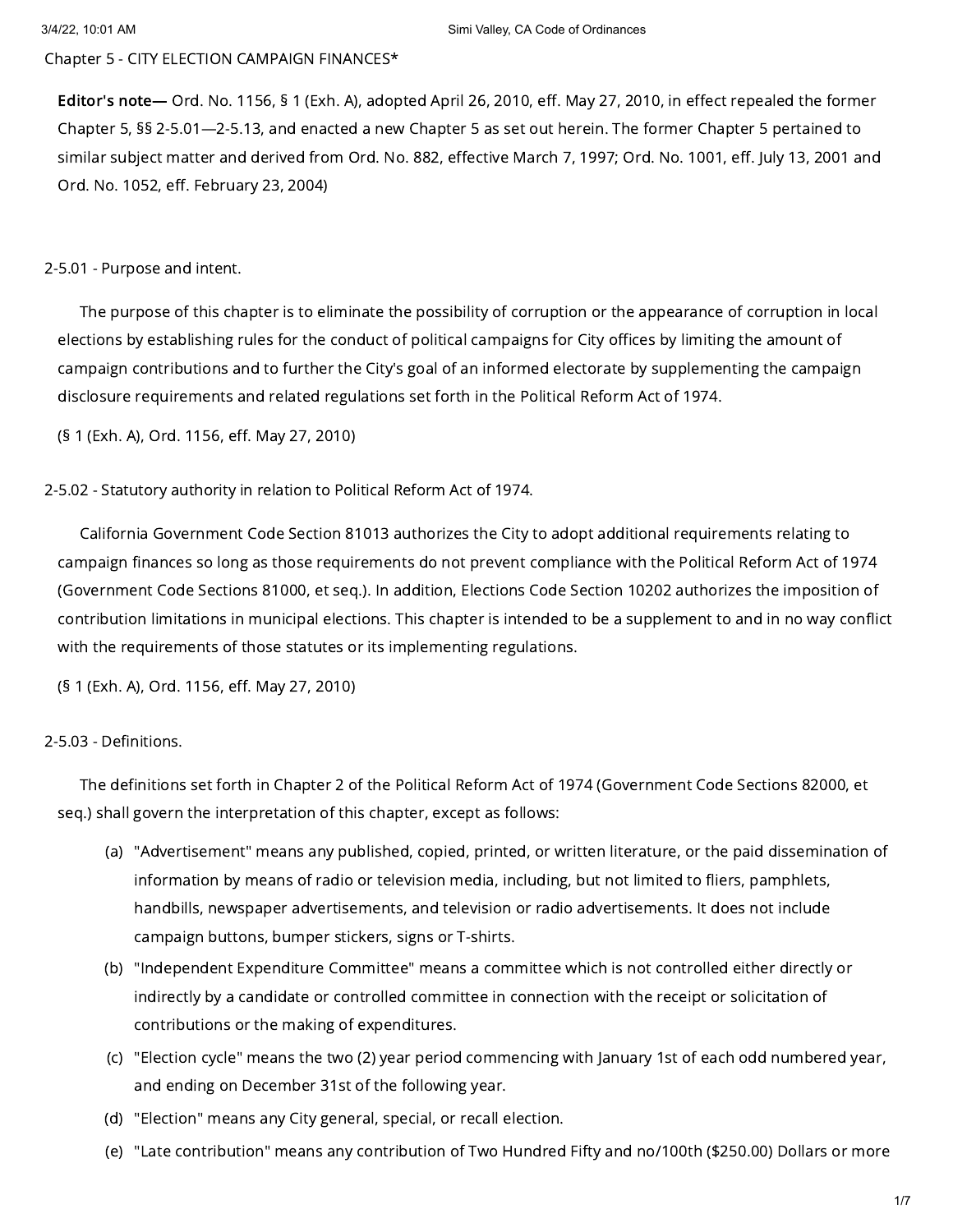#### 3/4/22, 10:01 AM Simi Valley, CA Code of Ordinances

received during the last thirty (30) days prior to an election and received after the closing date of the last campaign statement required to be filed by the candidate.

- (f) "Late expenditure" means any expenditure which totals in the aggregate One Thousand and no/100ths (\$1,000.00) Dollars or more and is made by a candidate or his or her controlled committee before the date of the election, but after the closing date of the last campaign statement required to be filed prior to the election by the candidate or committee.
- (g) "Person" means an individual, proprietorship, firm, partnership, joint venture, syndicate, business trust, committee, company, corporation, LLC, association, or any organization or group of persons acting in concert.
- (§ 1 (Exh. A), Ord. 1156, eff. May 27, 2010)

# 2-5.04 - Contribution limits.

- (a) No person shall make any contribution to a candidate and/or the candidate's controlled committee, with respect to any single election, which would cause the total aggregate amount contributed by such person to the candidate and the candidate's controlled committee to exceed One Thousand and no/100ths (\$1,000.00) Dollars.
- (b) No candidate or controlled committee shall solicit or accept any contribution from any person which would cause the total amount contributed by such person, with respect to any single election, to the candidate and the candidate's controlled committee to exceed the sum of One Thousand and no/100ths (\$1,000.00) Dollars.
- (c) Any amount in excess of One Thousand and no/100ths (\$1,000.00) Dollars received from any single contributor shall be returned to the contributor within fifteen (15) business days of the candidate or controlled committee's receipt of the excess contribution. The excess contribution and the date of its return shall be reported on forms prepared and supplied by the City Clerk.
- (d) Contributions to a candidate and contributions to a candidate's controlled committee shall be cumulated for purposes of the mandatory contribution limits of this chapter.

(§ 1 (Exh. A), Ord. 1156, eff. May 27, 2010)

# 2-5.05 - Contribution limitations for independent expenditure committees.

Any person or committee who makes independent expenditures, as described by Government Code Section 82031, supporting or opposing a candidate shall not accept contribution from another person in excess of One Thousand and no/100th (\$1,000.00) Dollars in cumulative contributions for each election. Nothing herein shall be construed to restrict a person's right to make independent expenditures of their own funds in support or opposition to a City Council candidate.

- (§ 1 (Exh. A), Ord. 1156, eff. May 27, 2010)
- 2-5.06 Prohibition on multiple campaign committees.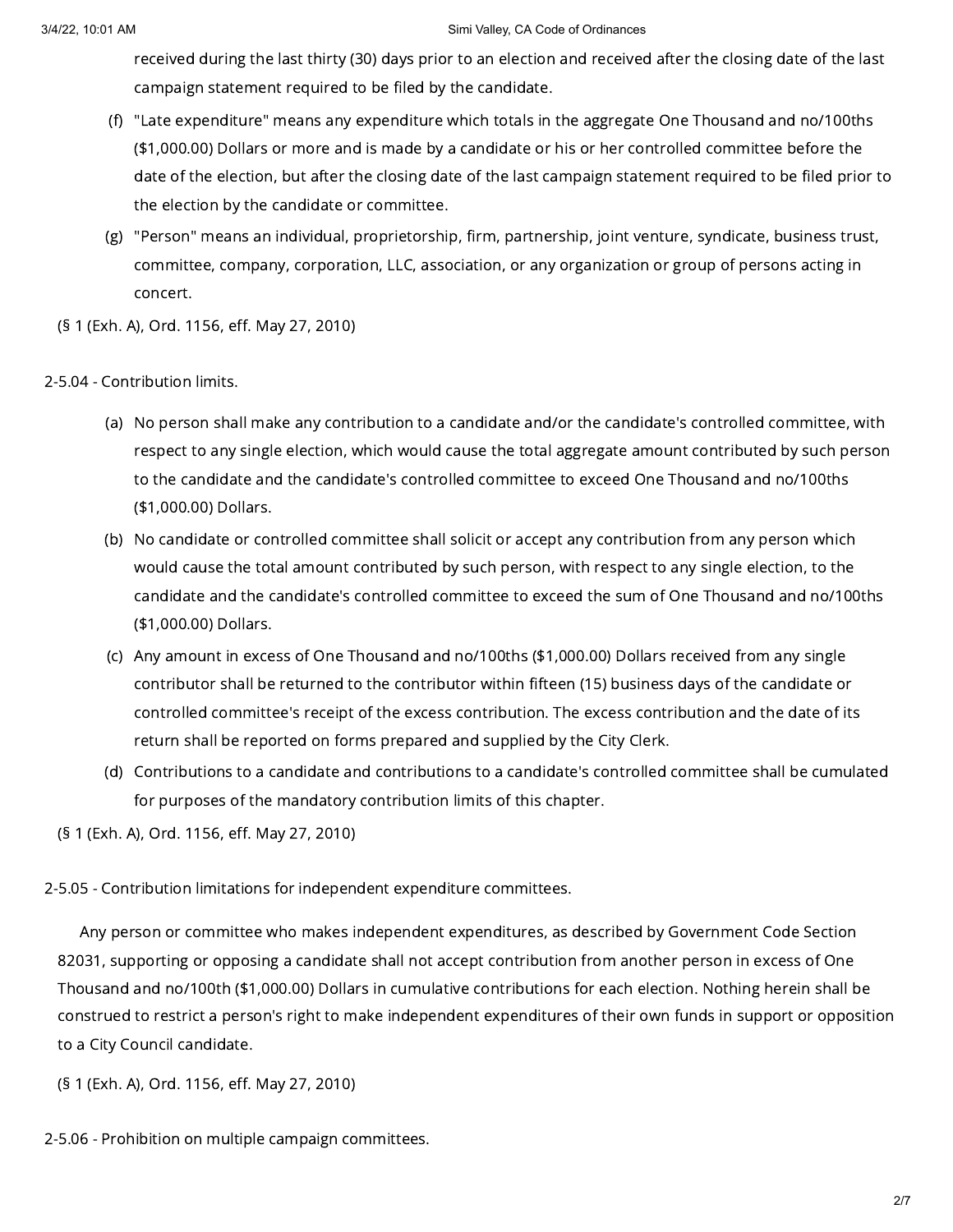A candidate shall have no more than one campaign committee which will have only one bank account from which all qualified campaign and office holder expenses related to elective City offices shall be made. This section shall not prevent a candidate from establishing another campaign committee solely for the purpose of running for a state, federal, local or other elective City office.

(§ 1 (Exh. A), Ord. 1156, eff. May 27, 2010)

# 2-5.07 - Loans.

- (a) A loan shall be considered a contribution from the maker and the guarantor of the loan, and shall be subject to the contribution limitations of this chapter.
- (b) Every loan to a candidate or controlled committee shall be by written instrument, which shall be filed with the campaign statement on which the loan is first reported.
- (c) The proceeds of a loan made to a candidate by a commercial lending institution in the regular course of business on the same terms available to members of the public, shall not be subject to the contribution limitations of this chapter if the loan is made directly to the candidate. The guarantors of such a loan shall remain subject to the contribution limits of this chapter.
- (d) Extensions of credit (other than loans pursuant to subsection (c) of this section) for a period of more than thirty (30) days are subject to the contribution limitations of this chapter.
- (e) This section shall apply only to loans and extensions of credit used or intended for use for campaign purposes or which are otherwise connected with the holding of public office.

(§ 1 (Exh. A), Ord. 1156, eff. May 27, 2010)

2-5.08 - Aggregation of contributions.

- (a) Contributions by a husband and wife shall be treated as contributions by separate persons and shall not be aggregated.
- (b) Contributions by children under eighteen (18) years of age shall be treated as contributions by their parents and attributed proportionately to each parent (one-half to each parent or the total amount to a single custodial parent).
- (c) Two (2) or more entities shall be treated as one person and aggregated for contribution limits, when any of the following circumstances apply:
	- (1) The entities share the majority of members of their board of directors.
	- (2) The entities share two (2) or more officers.
	- (3) The entities are owned or controlled by the same majority shareholder or shareholders.
	- (4) The entities are in a parent-subsidiary relationship.
- (d) Nothing herein shall prohibit a person who directs or controls contributions of any entity from making a separate contribution from his or her own personal funds, and such contribution shall not be aggregated for purposes of the contribution limits of this chapter.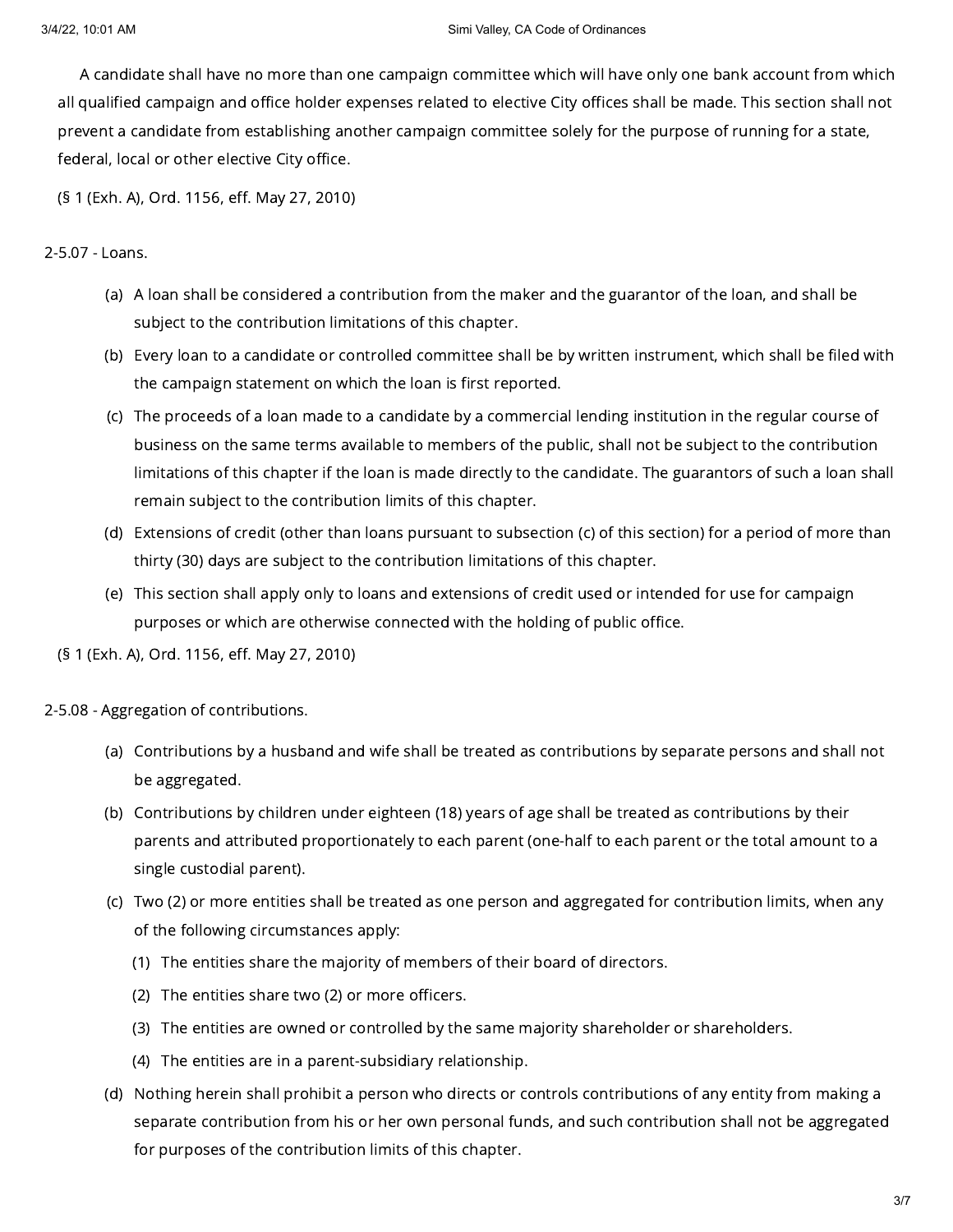(§ 1 (Exh. A), Ord. 1156, eff. May 27, 2010)

## 2-5.09 - Miscellaneous regulations relating to contributions.

- (a) No contributions shall be accepted by any candidate or controlled committee except during an election cycle. For offices with a four (4) year term, contributions shall only be accepted during the election cycle commencing January 1st of the year prior to the regularly scheduled election for that office to be held the following even numbered year.
- (b) The limitations of this chapter shall not apply to contributions of a candidate's personal funds to his or her campaign on behalf of his or her own candidacy, but shall apply to the separate property contributions from the candidate's spouse.
- (c) Any funds received by an elected official or candidate running in the City or any committee controlled by such an official or candidate shall be considered either a campaign contribution, income or a gift. All campaign contributions received by such persons shall be subject to the provisions of this chapter unless such campaign contributions are used exclusively for elections held outside the City. All income and gifts shall be subject to the disqualification provisions of the Political Reform Act of 1974.

(§ 1 (Exh. A), Ord. 1156, eff. May 27, 2010)

## 2-5.10 - Reporting requirements.

- (a) In addition to the requirements of Government Code Section 84203 relating to late contributions of One Thousand and no/100ths (\$1,000.00) Dollars or more, all candidates and committees, including independent expenditure committees, shall report all late contributions of Two Hundred Fifty and no/100ths (\$250.00) Dollars or more, but less than One Thousand and no/100ths (\$1,000.00) Dollars that are made or received before the date of the election at which the candidate is to be voted on but after the closing date of the last campaign statement required to be filed before the election. Such late contributions shall be reported identifying the full name, street address, occupation, and the name of the employer, if any, the principal place of business if self-employed, of the contributor, and shall be reported to the City Clerk within twenty-four (24) hours of receipt. Such reports may be by any written means of communication, and do not require an original signature. A late contribution need not be reported nor shall it be deemed accepted if it is not cashed, negotiated, or deposited and is returned to the contributor within twenty-four (24) hours of its receipt. A report filed pursuant to this section shall be in addition to any other campaign statements required to be filed by state law.
- (b) Late independent expenditures, as defined by Government Code Section 82036.5, shall be reported in accordance with requirements of Government Code Section 84204.
- (c) All candidates or controlled committees that make late expenditures, as defined in<u> [Section](https://library.municode.com/) 2-5.03(</u>e) shall report the late expenditure to the City Clerk by facsimile transmission, telegram, guaranteed overnight mail, or night mail through the United States Postal Service for personal delivery within twenty-four (24)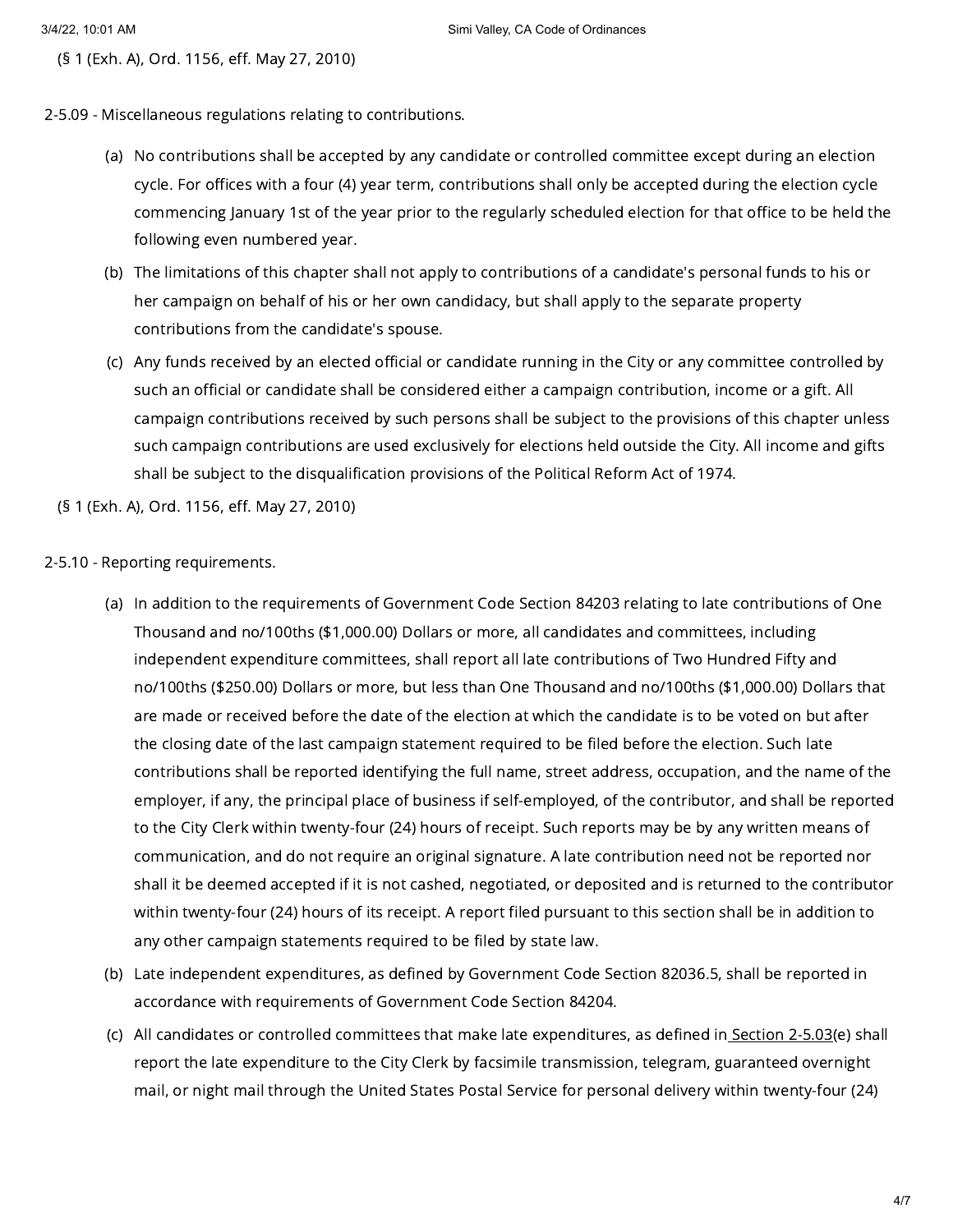#### 3/4/22, 10:01 AM Simi Valley, CA Code of Ordinances

hours of the time it is made. The report shall contain the information required by paragraphs no. (1) through no. (5) of subdivision (k) of Government Code Section 84211. Reports filed pursuant to this section shall be in addition to any other campaign statement required to be filed by state law.

- (d) Committees and candidates shall file all required statements and reports in compliance with the Political Reform Act and this chapter.
	- (1) If any person files an original statement or report after any deadline imposed by the Political Reform Act or this chapter, he or she shall, in addition to any other penalties or remedies established by the Political Reform Act, be liable in the amount of Ten and no/100ths (\$10.00) Dollars per day after the deadline until the statement or report is filed, to the City Clerk.
	- (2) If any person files a copy of a statement or report after any deadline imposed by the Political Reform Act or this chapter, he or she shall, in addition to any other penalties or remedies established by the Political Reform Act, be liable in the amount of Ten and no/100ths (\$10.00) Dollars per day after the deadline until the statement or report is filed, to the City Clerk.
	- (3) The City Clerk may waive enforcement of this subsection until five (5) days after any such statement or report is due if, on an impartial basis, he or she determines that the late filing was not willful and that enforcement of the liability will not further the purposes of the Political Reform Act.
	- (4) The City Clerk shall deposit any funds received under this subsection into the general fund of the City.
	- (5) No liability under this subsection shall exceed the cumulative amount stated in the late statement or report, or One Hundred and no/100ths (\$100.00) Dollars, whichever is greater.

## 2-5.11 - Advertisements.

Any advertisement supporting or opposing a candidate, City measure, or initiative or referendum effort that is paid for by an independent expenditure committee shall provide a disclosure statement that identifies the following:

- (a) The name of the independent expenditure committee or person making the independent expenditure.
- (b) For independent expenditure committees, the names of the persons from whom the committee making the independent expenditure has received loans or cumulative contributions totaling One Thousand and no/100ths (\$1,000.00) Dollars or more during the previous twelve (12) month period prior to the advertisement.
- (c) For printed advertisements, any disclosure statement required by this section shall be printed clearly and legibly in no less than ten (10) point type and in a conspicuous manner.
- (d) For advertisements that are broadcast on radio or television media, the information required to be disclosed shall be spoken or otherwise appropriately conveyed for the hearing impaired.

(§ 1 (Exh. A), Ord. 1156, eff. May 27, 2010)

# 2-5.12 - Violations.

(a) *No criminal penalties.* Notwithstanding any other provision of this Code, any violation of any provision of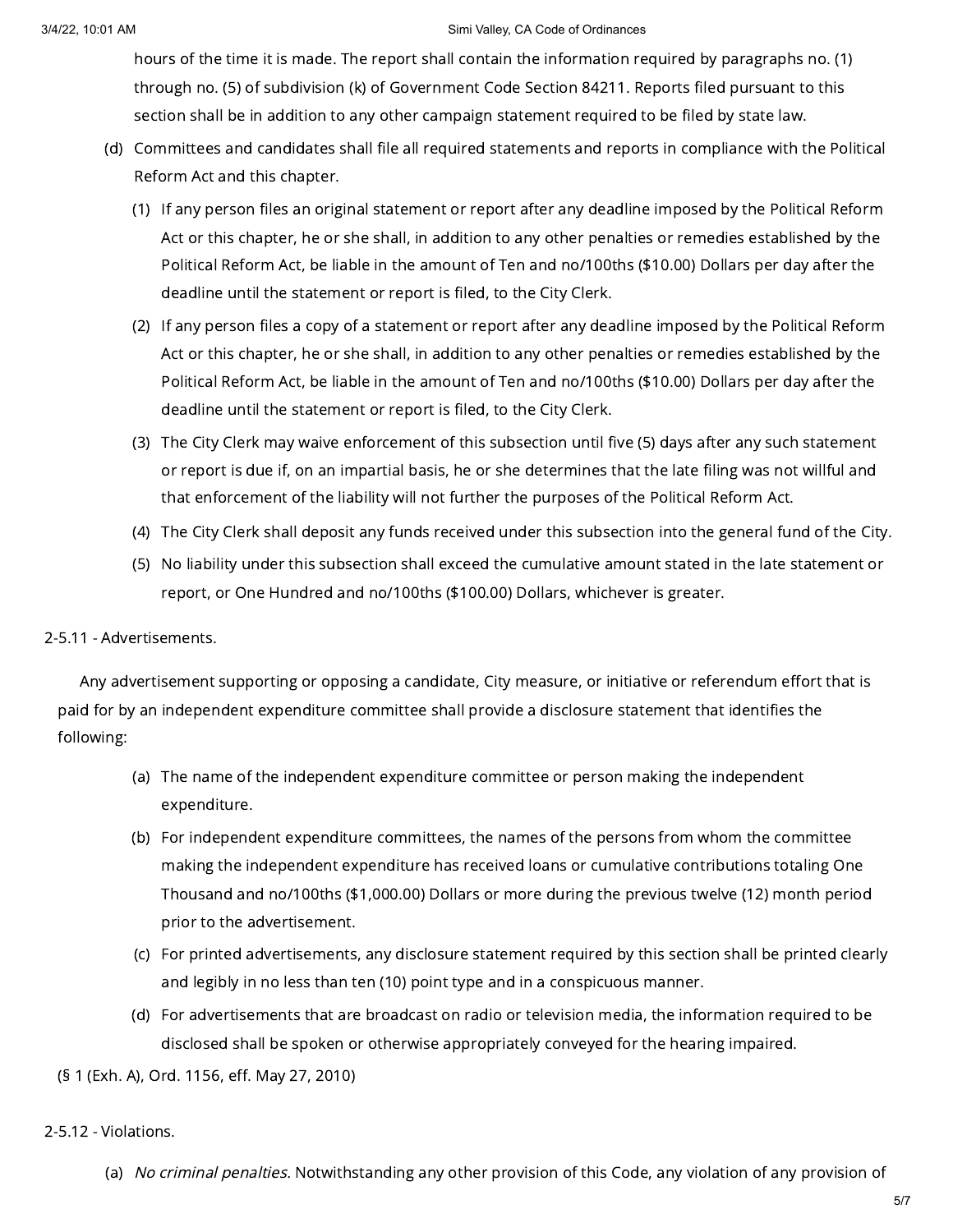this chapter shall be enforced solely as provided in this section.

- (b) Any person who intentionally or negligently violates any of the provisions of this chapter relating to contributions or expenditures shall be liable in a civil action brought by the City Attorney or his authorized designee, in an amount of not more than three (3) times the amount of the unlawful contribution or expenditure, or the sum of One Thousand and no/100ths (\$1,000.00) Dollars, whichever is greater, for each violation. The City Attorney may refer allegations of violations of this chapter to an independent person or entity when the City Attorney has a potential conflict of interest.
- (c) For any other violation of this chapter, the penalty shall be the sum of Five Hundred and no/100ths (\$500.00) Dollars or each violation.
- (d) Any amount due from any person pursuant to subsections (b) and (c) above, shall be a debt due and owing upon demand to the general fund of the City.
- (e) If two (2) or more persons are responsible for any violation, they shall be jointly and severally liable.
- (f) No civil action alleging a violation of any provision of this chapter shall be filed more than two (2) years after the date that the violation occurred.
- (g) The City Attorney may sue for injunctive relief to enjoined threatened violations of or to compel compliance of the provisions of this chapter.

(§ 1 (Exh. A), Ord. 1156, eff. May 27, 2010 as amended by § 2, Ord. No. 1313, effective November 5, 2020)

### 2-5.13 - Regulations and forms.

The City Clerk is authorized to adopt regulations and forms necessary or desirable to interpret and carry out the provisions of this chapter.

(§ 1 (Exh. A), Ord. 1156, eff. May 27, 2010)

# 2-5.14 - Rules of construction.

This chapter shall be construed liberally in order to effectuate its purposes. No error, irregularity, informality, neglect or omission of any officer in any procedure taken under this chapter which does not directly affect the jurisdiction of the City Council or the City to control campaign contributions, disclosures and expenditures shall avoid the effect of this chapter.

(§ 1 (Exh. A), Ord. 1156, eff. May 27, 2010)

#### 2-5.15 - Severability.

If any section, subsection, subdivision, sentence, sum, clause or phrase of this chapter is for any reason held to be unconstitutional, invalid or void, such decisions shall not affect the validity of the remaining portions of this chapter. The City Council hereby declares that it would have passed this chapter, and every section, subsection, subdivision, sentence, sum, clause and phrase thereof, irrespective of the fact that any one or more sections, subsections, subdivisions, sentences, sums, clauses or phrases thereof is declared unconstitutional, invalid or void.